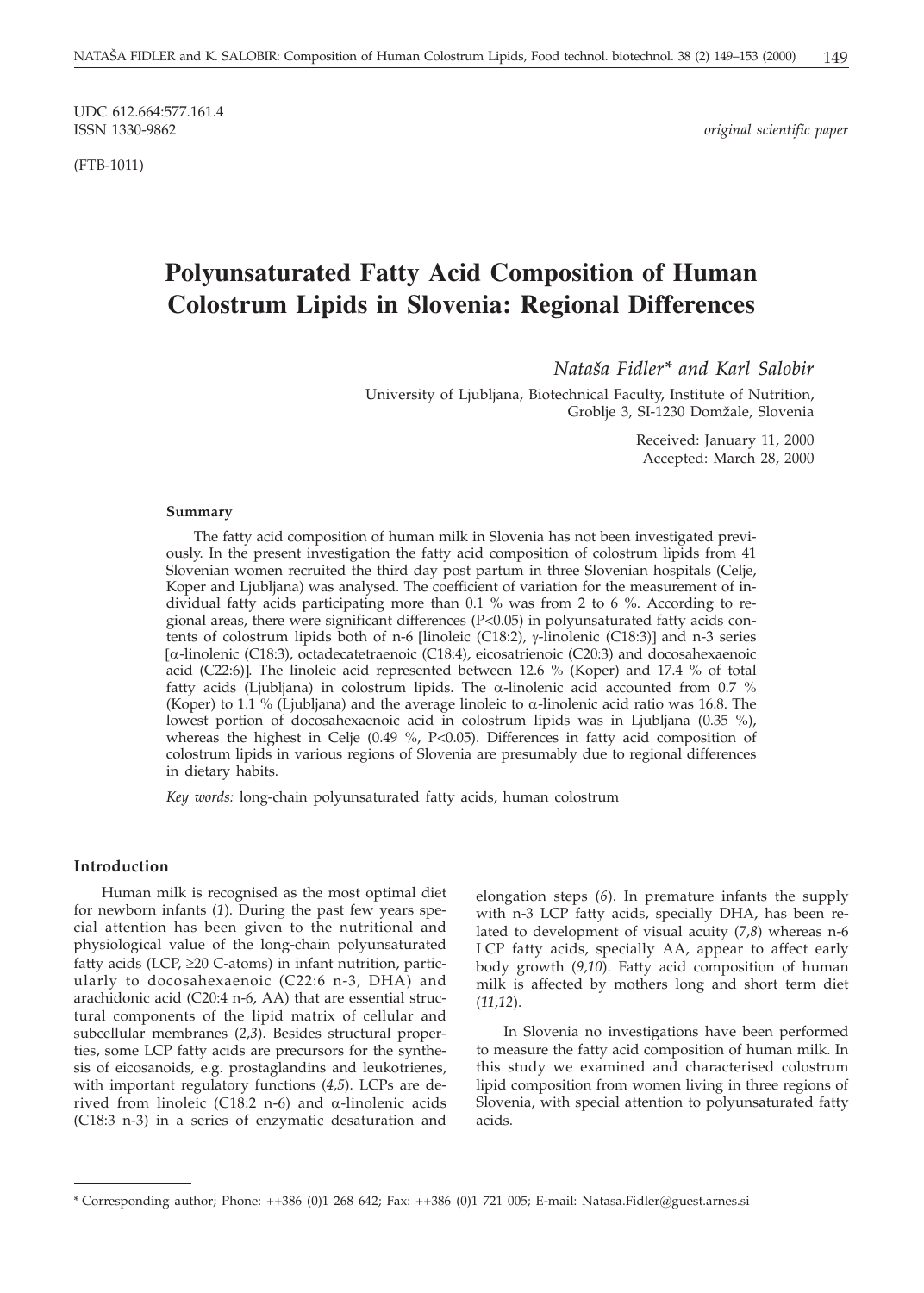## **Material and Methods**

## *Human milk sampling and analysis*

Samples (cc. 5 mL) were collected the third day after term delivery (colostrum) in the morning from women (n=41) living in three regions of Slovenia (Celje, Koper and Ljubljana). All human milk samples were collected during the months of June-August 1996 and frozen within 15 minutes after collection on dry ice and transferred to the laboratory, where they were stored at –80 °C for maximum two months until analysis.

Frozen colostrum samples were thawed at room temperature and fatty acids methyl esters prepared by *in situ* transesterification of fatty acids (*13*) and separated by capillary gas chromatography, using a Hewlett Packard gas chromatograph 5890 series 1, equipped with a flame ionisation detector and a Carbowax capillary column (25 m  $\times$  0.32 mm  $\times$  0.3 µm). The procedure was earlier described (*14*). The precision and accuracy of the analytical method was checked by analysis of BRC Certified Reference Material (No. 164, anhydrous milk fat) (*15*) and a very good agreement was obtained.

#### *Dietary assessment*

The habitual intakes, specially of fish, meat and fat sources during the period of one year before the delivery were assessed by food frequency questionnaire (*16*).

#### *Ethical consideration*

The study protocol was approved by the Ethical Committee of the Medical Faculty of the University of Ljubljana. From all participating women a written consent was obtained after a careful explanation of the study.

## *Statistical*

Statistical analyses were performed by two-way analysis of variance (ANOVA). The level of significance was set at P<0.05. All analyses were performed using the statistical software SAS (*17*).

## **Results**

There was no difference in contents of total saturated, monounstaurated and polyunsaturated fatty acids in colostrum lipids between Slovenian women living in Celje, Koper or Ljubljana region. Fig. 1 presents mean contents of total saturated, monounsaturated and polyunsaturated fatty acids in colostrum lipids of all 41 Slovenian women.

Mean contents of n-6 and n-3 polyunsaturated fatty acids of colostrum lipids of three regions are shown in Figs. 2 and 3. The polyunsaturated fatty acids showed the most observable differences in the content of parent essential fatty acids, linoleic (C18:2 n-6) and  $\alpha$ -linolenic acids (C18:3 n-3). Colostrum lipids from women living in Ljubljana could be distinguished from those of the other two regions by higher linoleic acid content (17.35  $vs.$  12.62–14.72 %, P<0.01), higher  $\alpha$ -linolenic acid content (1.07 *vs*. 0.93 in Celje *vs*. 0.70 % in Koper, P<0.001), higher sums of n-6 fatty acids (21.20 *vs*. 16.77 % in



Fig. 1. Average fatty acid composition of colostrum lipids of Slovenian women (n=41, means)

Table 1. Correlations between contents % of n-6 and n-3 polyunsaturated fatty acids in colostrum lipids of 41 Slovenian women (P=0.0001)

| Fatty acid     | Fatty acid       | r    |
|----------------|------------------|------|
| $18:2 n-6$     | $18:3 n-3$       | 0,82 |
| $18:3 n-6$     | $18:4 n-3$       | 0,66 |
| $20:2 n-6$     | $20:3$ n-3       | 0,74 |
| $22:4 n-6$     | $22:5$ n-3       | 0,72 |
| $22:4 n-6$     | $22:3 n-3$       | 0,54 |
| $\sum$ n-6 LCP | $\Sigma$ n-3 LCP | 0,77 |

Koper, P<0.05) as well as of n-6 plus n-3 fatty acids (23.70 *vs.* 19.00 % in Koper, P<0.05). There were also differences in the contents of  $\gamma$ -linolenic (C18:3 n-6) and octadecatetraenic acid (C18:4 n-3). From the LCP fatty acids there were only differences in the contents of n-3 LCP fatty acids, eicosatrienoic acid (C20:3 n-3) and DHA. Colostrum lipids from women living in Celje contained higher content of eicosatrienoic acid (0.15 *vs*. 0.11 % in Koper, P<0.05). Women from Celje region had also almost 30 % higher content of DHA (0.49 %) in colostrum lipids, compared to those from Ljubljana region (0.35 %, P<0.05), whereas the amount in Koper was in between (0.41 %).

No significant correlations between parent essential fatty acids (linoleic acid, C18:2 n-6 and  $\alpha$ -linolenic acid, C18:3 n-3) and their respective long-chain derivative  $( \geq$ 20 C-atoms) contents were noted. However, there were positive correlations between several n-6 and n-3 fatty acids, *i.e.* linoleic and  $\alpha$ -linolenic acid, n-6 LCP and n-3 LCP fatty acids (Table 1). There was also a correlation between AA (C20:4 n-6) and its elongation product, docosatetraenoic acid (C22:4 n-6) ( $r=0.74$ , P=0.0001), as well as between eicosatrienoic acid (C20:3 n-3) and its elongation and desaturation product, DHA (C22:6 n-3) (r=0.57, P=0.0001).

## **Discussion**

The saturated, monounsaturated and polyunsaturated fatty acid contents in colostrum lipids of Slovenian women were within the range reported for colostrum lipids in France (*18*), Germany (*19*), Italy (*20*), Norway (*21*), Poland (*22*), Spain (*23*) and Sweden (*24*). Compared to colostrum composition in countries mentioned, the colostrum lipids of Slovenian women contain relatively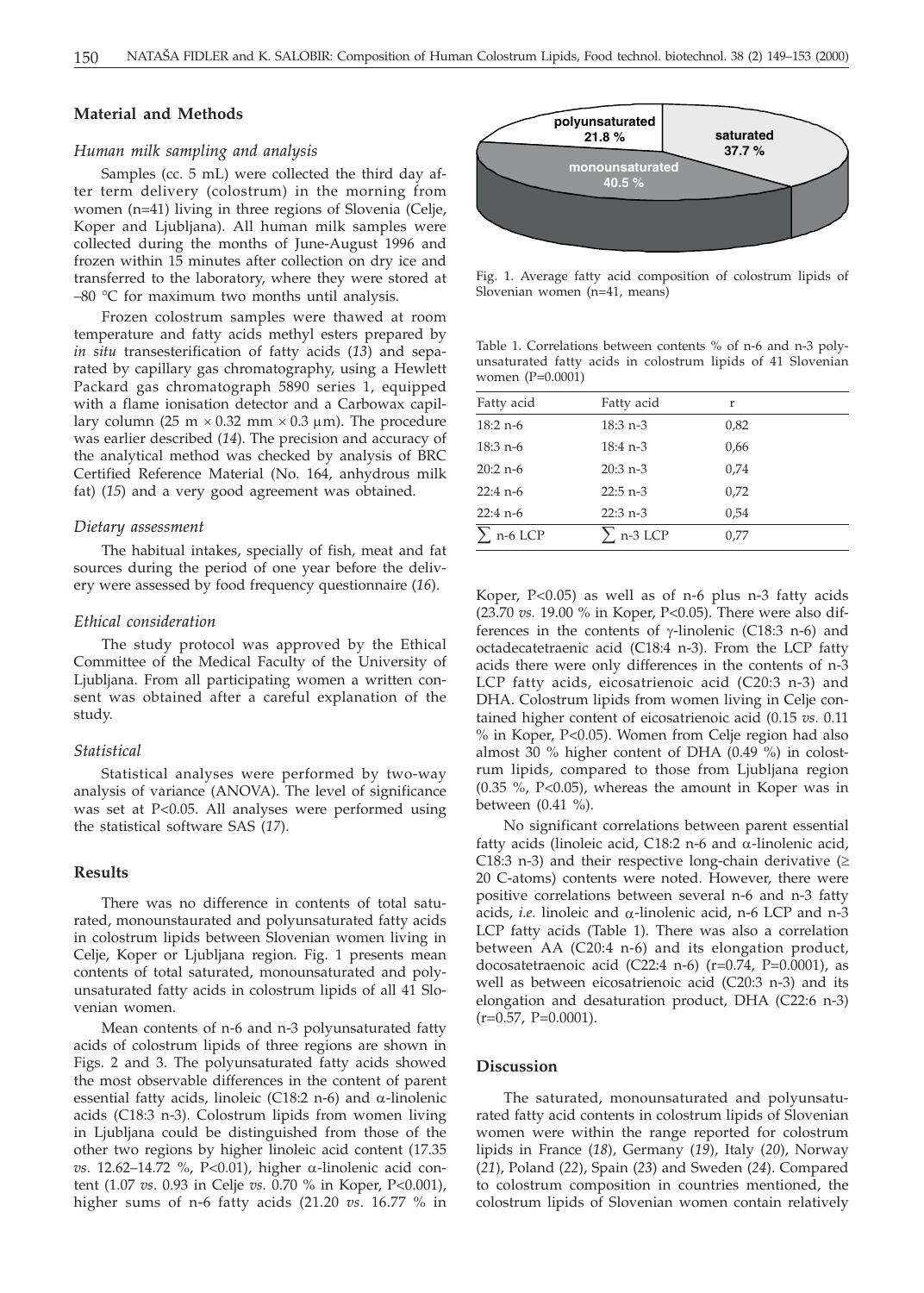

Fig. 2. The n-6 polyunsaturated fatty acid composition of colostrum lipids in Slovenia according to regional areas (estimated mean  $\pm$ SEM)

a,b,c Statistically different at P<0.05



Fig. 3. The n-3 polyunsaturated fatty acid composition of colostrum lipids in Slovenia according to regional areas (estimated mean  $\pm$ SEM)

a,b,c see under Fig. 2

low amount of total saturated fatty acids, median amount of monounsaturated fatty acids and high amount of polyunsaturated fatty acids.

The present study shows some differences in colostrum content of polyunsaturated fatty acids between women living in Celje, Koper and Ljubljana region (Figs. 2 and 3). Differences in contents of parent essential fatty acids, linoleic and  $\alpha$ -linolenic acid, as well of other polyunsaturated fatty acids are most probably due to differences in dietary intakes of these fatty acids. It is known that linoleic and  $\alpha$ -linolenic acid cannot be synthesized *de novo* in humans, but must be provided by diet. The study of Martin *et al.* (*25*) on relationship of human colostrum triglycerides and white adipose tissue composition showed that interindividual variation of linoleic acid content of human colostrum triglycerides largely depends on body-stores composition. Comparison of the fatty acid composition of human milk lipids of vegan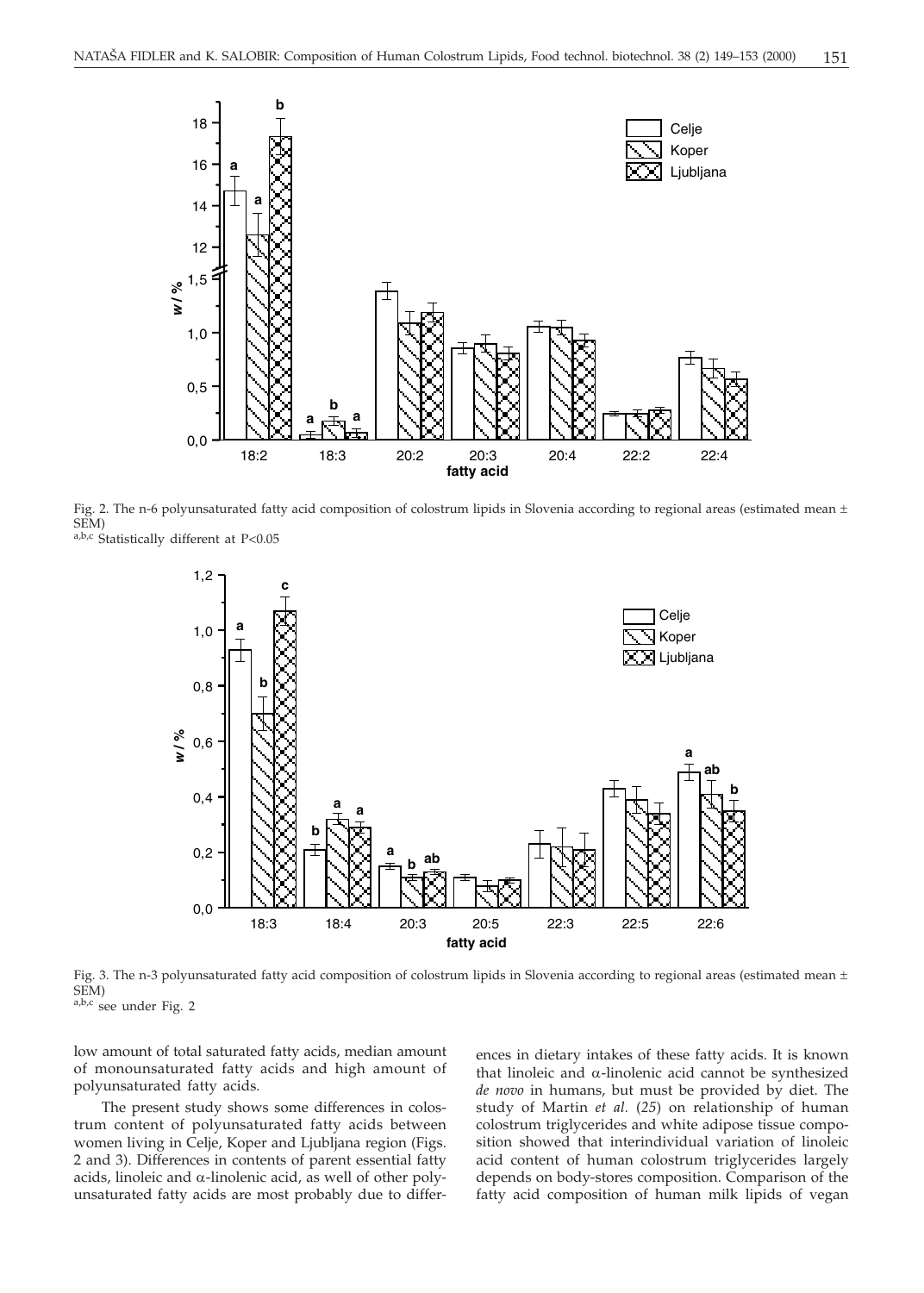and vegetarian women with that of omnivore women showed higher contents of linoleic and  $\alpha$ -linolenic acid in milk lipids of vegan and vegetarian women, most probably due to higher dietary intakes of these fatty acids (*26,27*). With stable isotope techniques it has been confirmed that most of the linoleic acid in human milk originate from body stores and only about 30 % comes directly from diet (*28*). Other long chain polyunsaturated fatty acids in human milk can additionally be obtained from diet and body stores and to a minor extend from endogenous synthesis (*29*). It was measured that about 11  $%$  of dihomo- $\gamma$ -linolenic acid and only about 1.2 % of AA present in mature human milk originate from endogenous conversion of dietary linoleic acid not intermediary deposited (*28*). Due to this facts, the long term nutrition is important, because it affects composition of body stores (*11*).

LCP fatty acids are minor, but very important component of human milk lipids. Differences in DHA content in colostrum lipids of women living in Celje and Ljubljana region could be due to differences in dietary intakes (*30,31*), specially of sea fish, that are a rich source of n-3 LCP fatty acids (*32*). The correlation between DHA and eicosatetraenoic acid content in colostrum lipids observed in our study has not been reported in the literature. The positive correlations found between n-6 and n-3 fatty acids (Table 1) are in agreement with literature data (*21,25*). The positive correlation between linoleic and  $\alpha$ -linolenic acid highlights the physiological importance of balance between these two essential fatty acids (*21*). Tight correlation between n-6 and n-3 LCP fatty acids has also been reported in transitional (*18*) and mature human milk (*18,33*). This relationship shows that constant balance between n-6 and n-3 LCPs is maintained through lactation (*18*). The lack of correlations between parent essential fatty acids and their long-chain polyunsaturated product fatty acids suggests that maternal dietary intake of linoleic and  $\alpha$ -linolenic acid has no influence on milk LCP fatty acids levels in humans (*18*). Indeed, very low levels of LCP fatty acids have been found in human milk of vegetarian women in comparison to women on omnivorous diet (*27*). A large body of scientific evidence suggests that n-3 LCP fatty acids exert beneficial effects in maintaining healthy physiological systems and in balancing the effects of n-6 fatty acids on eicosanoid-mediated disorders involving arrhythmia, thrombosis, blood pressure, lipid metabolism and immune functions in adulthood (*34*). Whether LCP fatty acid should be added to infant formula is one of the most debated, unresolved issues in infant nutrition. Recent extensive study of Lucas *et al*. (*35*) showed no beneficial effect of LCP fatty acids on cognitive and motor development or growth.

## **Conclusions**

The present study gives a view on polyunsaturated fatty acid composition of colostrum lipids of Slovenian women living in Celje, Koper and Ljubljana regions. The average fatty acid composition of human colostrum lipids in Slovenia is comparable to that in other European countries. There are some differences in polyunsaturated fatty acid composition of colostrum lipids of women living in different regions of Slovenia. The correlations found between fatty acids are in agreement with results of other studies.

#### *Acknowledgement*

This study was supported by Ministry of Science and Technology of Slovenia. We thank mothers for donating milk samples. We also thank staff in the hospitals in Ljubljana, Celje and Koper for their excellent technical assistance during milk collection. Dr. Janez Salobir is gratefully acknowledged for performing the statistical analysis.

## **References**

- *1.* B. Koletzko, I. Thiel, P. O. Abiodun, *Pediatrics, 120* (1992) 62–70.
- *2.* M. T. Clandinin, J. Jumpsen, M. Suh, *J. Pediatr. 125* (1994) 25–32.
- *3.* G. L. Jensen, R. G. Jensen, *J. Pediatr. Gastr. Nutr. 15* (1992) 382–394.
- *4.* B. Koletzko, *Der Kinderarzt, 21* (1990) 833–835.
- *5.* M. A. Crawford, A. G. Hassam, P. A. Stevens, *Prog. Lipid Res. 20* (1991) 31–34.
- *6.* M. Drongelen, A. Houwelingen, A. Kester, T. Hasaart, C. Blanco, G. Hornstra, *J. Pediatr. 126* (1995) 611–618.
- *7.* S. Carlson, S. H. Werkman, P. G. Rhodes, E. A. Tolley, *Am. J. Clin. Nutr. 58* (1993) 35–42.
- *8.* R. Uauy, P. Peirano, D. Hoffman, P. Mena, D. Birch, E. Birch, *Lipids, 31* (1996) 167–176.
- *9.* S. E. Carlson, S. H. Werkman, J. M. Peeples, R. J. Cooke, E. A. Tolley, *Proc. Natl. Acad. Sci. USA, 90* (1993) 1073–1077.
- *10.* B. Koletzko, M. Braun, *Ann. Nutr. Metab. 35* (1991) 128–131.
- *11.* T. U. Sauerwald, H. Demmelmair, N. Fidler, A. Pohl, B. Koletzko, *9th International Conference of the International Society for Research in Human Milk and Lactation*, B. Koletzko, O. Hernell, K. F. Michaelsen (Eds.), Kluwer Academic Plenum Press, London (1999) in press.
- *12.* R. G. Jensen, J. Bitman, S. E. Carlson, S. C. Couch, M. Hamosh, D. S. Newburg: Milk Lipids – A Human Milk Lipids. In: *Handbook of Milk Composition*, R. G. Jensen (Ed.), Academic Press, San Diego (1995) pp. 495–542.
- *13.* P. W. Park, R. E. Goins, *J. Food Sci. 59* (1994) 1262–1266.
- *14.* N. Fidler, V. Stibilj, *Proceedings from the 1st Slovenian Congress about Food and Nutrition with International Participa*tion, P. Raspor, D. Pitako, I. Hočevar (Eds.), Association of Food and Nutrition Specialists of Slovenia, Ljubljana (1997) pp. 914–920.
- *15.* W. D. Pocklington, J. Rearse, B. G. Muuse, G. Lognay, A. Boenke, B. Schurer, P. J. Wagstaffe: Certification of Fatty Acid Profile CRM 164. In: *BRC Information Reference Materials,* Commission of the Europian Communities, Luxemburg (1993) p. 116.
- *16.* M. L Wahlqvist, J. S. Vobecky: Food Intake Questionaries. In: *Patient Problems in Clinical Nutrition*, John Libbey, London (1987) pp. 383–384.
- *17.* SAS Institute Inc. SAS/STAT Users guide, SAS Institute Inc. Caryn, North Carolina (1990).
- *18.* P. Guesnet, J. M. Antoine, J. B. Rochette de Lempedes, A. Galent, G. Durand, *Eur. J. Clin. Nutr. 47* (1993) 700–710.
- *19.* O. Genzel-Boroviczeny, J. Wahle, B. Koletzko, *Eur. J. Pediatr. 156* (1997) 142–147.
- *20.* G. Serra, A. Marletta, W. Bonacci, F. Campone, I. Bertini, P. Lantieri, D. Risso, S. Ciangherotti, *Biol. Neonate, 72* (1997) 1–8.